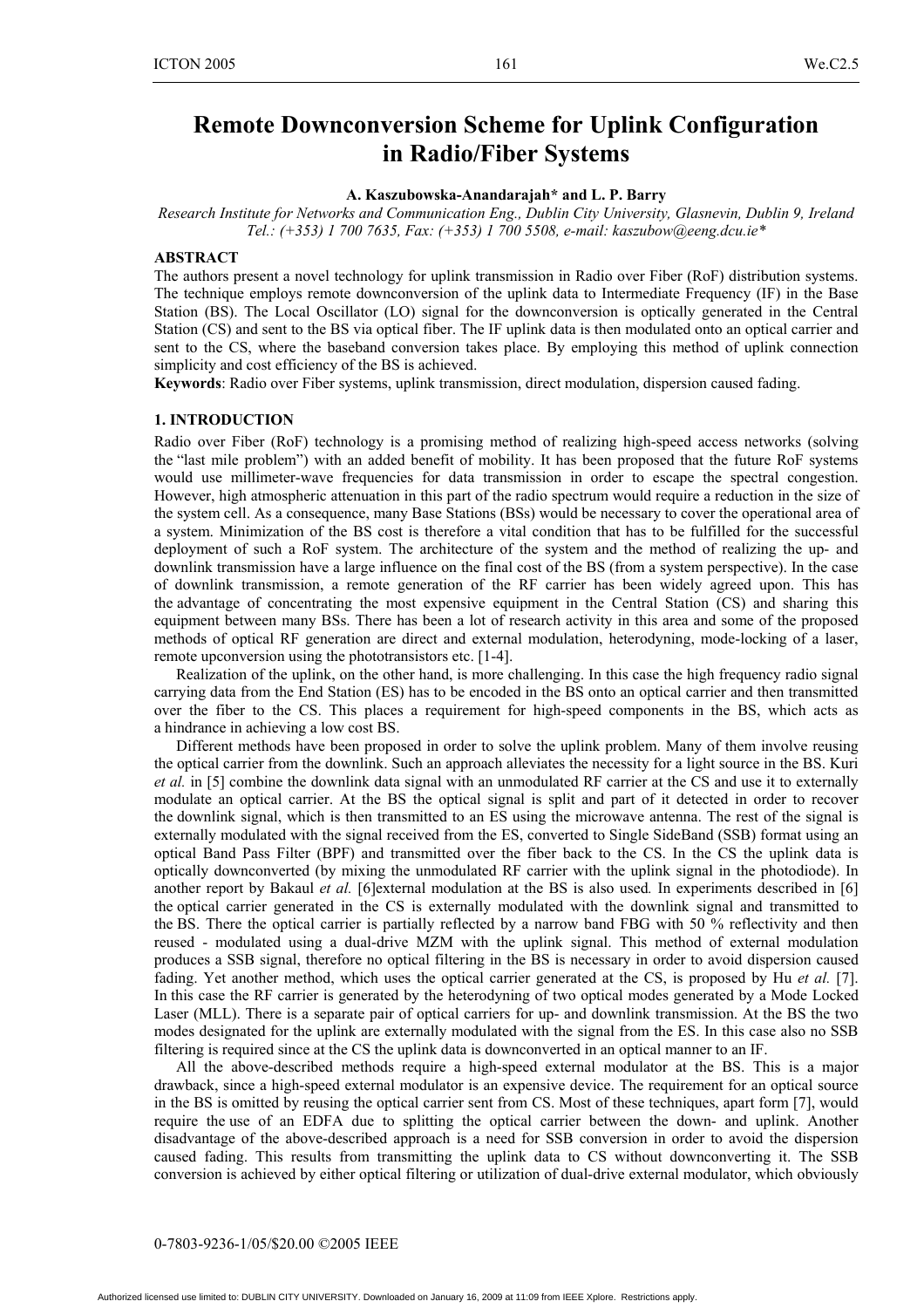increases the complexity of the BS. Finally, reusing the optical carrier strictly limits the network topology that can be implemented for RoF system. When the same wavelength is used for up- and downlink the two signals have to be transmitted over a separate fiber in order to avoid the interference between up- and downlink. If only one fiber is available the system can only employ ring architecture.

In this paper we propose a cheaper uplink configuration by reducing the amount of high-speed components at the BS. We achieve this by transmitting an unmodulated RF carrier from the CS to BS, where it is detected and used to downconvert the uplink data to an Intermediate Frequency (IF) (it acts as a Local Oscillator - LO). The IF uplink data is then used to directly modulate a low-speed laser diode. The output of this laser is transmitted through the fiber to the CS, where the baseband conversion of the data is performed. Although in this paper we concentrate on the uplink transmission, it should be noted that the LO could be combined with the downlink data signal, by employing SCM and retrieved from the detected signal with a use of an electrical splitter and a RF filter. The remote downconversion of the uplink signal was also proposed by Lim et al.[8]. The main difference between the experiments described in [8] is that in our system the downlink data is upconverted to RF at the CS and the LO transmission is designated only for the uplink downconversion. The method of LO generation is also different and more efficient in terms of power and spectrum occupation. Finally, the uplink data is downconverted to IF frequency not baseband, which allows downconversion and transmission of multiple RF channels simultaneously.

## **2. EXPERIMENTAL SET-UP**

The basic architecture of our system is shown in Fig. 1. The CS of our systems consists of a directly modulated high-speed NEL laser. The diode has a threshold current of 10 mA and a modulation bandwidth of 26 GHz. The laser is modulated with the 20 GHz carrier. The output of the transmitter (see Fig. 2a) is then amplified using EDFA and launched into 12 km of Standard Single Mode Fiber (SSMF). The optical power at the input of the fiber is 4 dBm.



*Figure 1*. *System architecture.* 

At the BS the optical signal is filtered using a Fiber Bragg Grating (FBG). The FBG fulfils two tasks: firstly, it may act as a demultiplexer in the WDM system [9]. Secondly, it converts the incoming Double Side Band (DSB) signal to SSB format (to avoid the dispersion caused fading of the RF signal) (see Fig. 2b).



*Figure 2*. *Optical spectrum of the downlink signal: (a) DSB, (b) SSB format*.

The 20 GHz signal sent from CS is then detected using high-speed photodiode and used to downconvert the data from the ES (optical power falling an the detector was –2.3 dBm). The uplink data used is a 140 Mb/s Pseudo Random Bit Sequence (PRBS) from an Anritsu Pulse Pattern Generator (PPG), upconverted to 22 GHz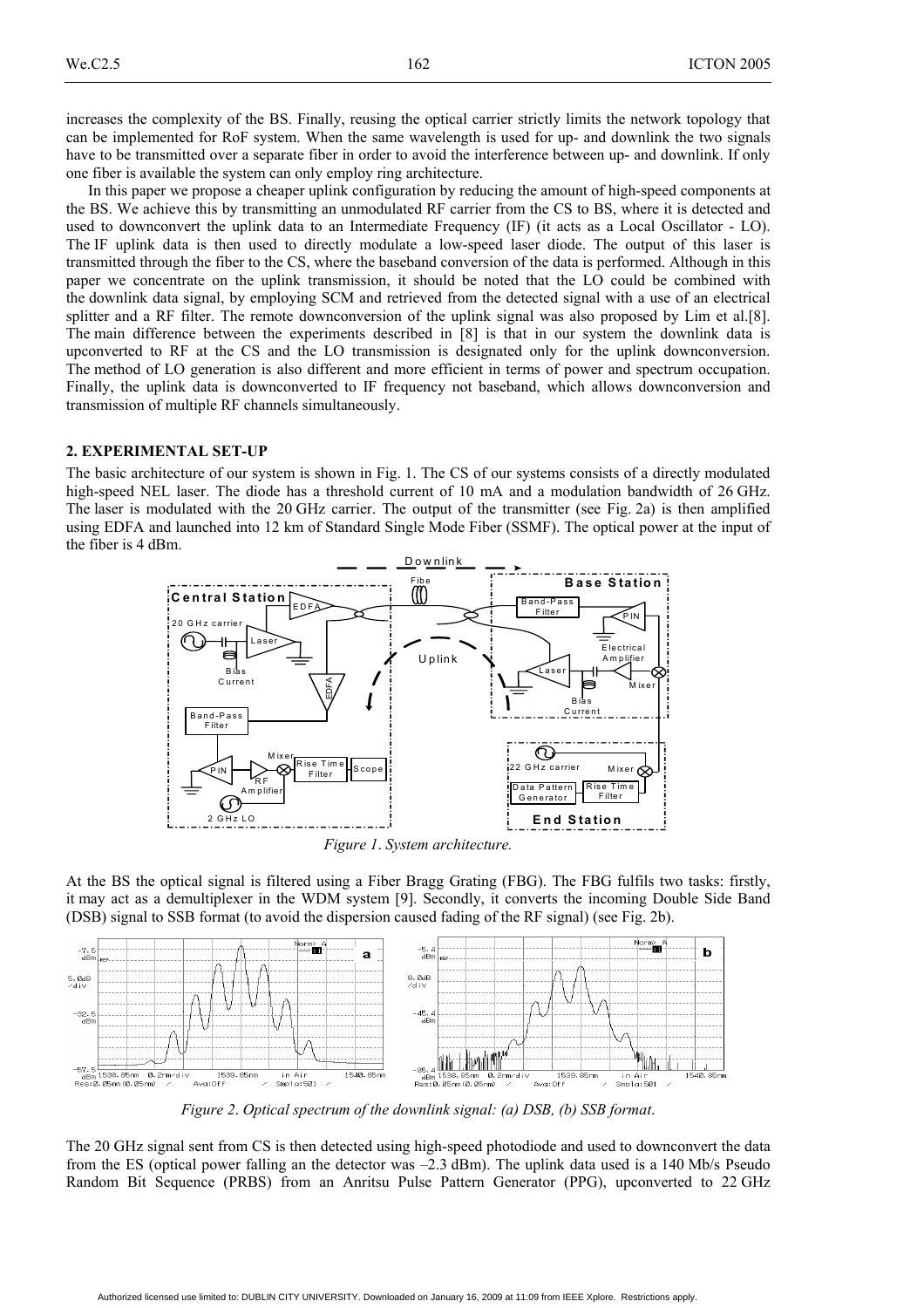(see Fig. 3). In reality a high-speed electrical amplifier would be required after the receiving antenna in order to boost the power of the incoming signal (we did not use the amplifier since there was no physical radio link in our set-up).



*Figure 3. Electrical spectrum of the (a) data signal, (b) data upconverted to 22 GHz.* 

After mixing the uplink signal with the LO the resulting IF data signal (on 2 GHz carrier see Fig. 4a) is amplified and used to directly modulate a laser diode. The laser is a low-speed device designed for 2.5 Gb/s transmission. The output of the diode is then launched into the fiber and sent to the CS. The optical spectrum of the uplink signal is shown in Fig. 4 b. The two side bands visible in the optical spectrum are generated by the undesired high frequency components that are present at the output of the mixer as shown in Fig. 4c (20 GHz carrier, 22 GHz original uplink data).



*Figure 4. (a) Optical spectrum of the uplink signal, electrical spectrum of the (a) modulating signal (after the BS mixer), (b) IF data signal.*

At the CS the signal is optically amplified, filtered out (to avoid any interference from the reflected downlink signal) and detected using a low-speed (3 GHz) photodiode. After electrical amplification the uplink data is downconverted to baseband using a mixer and the 2 GHz signal from the LO. After filtering out the undesired components the data is displayed using an oscilloscope and BER is measured using an Anritsu Error Detector .

The measured BER vs. received optical power is shown in Fig. 5a. The performance of the system was verified for three different system configurations: back-to-back (triangles), no fiber transmission for the IF uplink signal (diamonds) and the complete RoF system (squares). It can be seen that there is less than 1 dB power penalty between the back-to-back case and the complete system performance. This could be attributed to noise introduced by the fiber transmission. The received eye diagram for the complete system and the optical power falling on the detector of –10 dBm is shown in Fig. 5 b.



*Figure 5. (a) BER vs. received optical power, (b) eye diagram of detected signal (complete system, received power –10 dBm).*